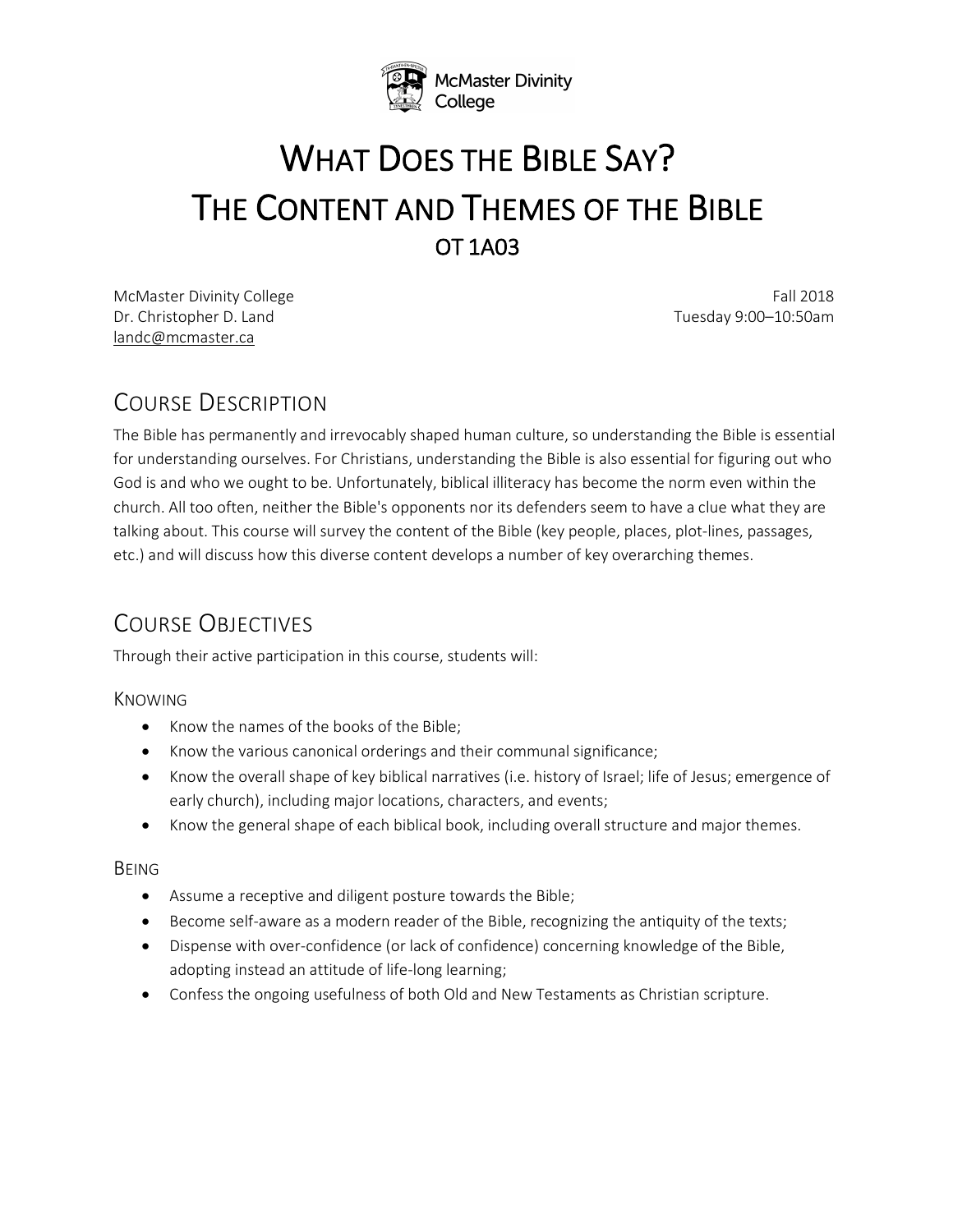DOING

- Have the ability to quickly locate specific books in the Bible along with key passages within them;
- Have the ability to answer questions about the content of the Bible, such as might be asked during an ordination exam;
- Have the ability to draw together the entire canon when exploring matters of theological interest.

## COURSE REQUIREMENTS

Note: Students are required to complete all of the following assignments. No unfinished assignments are permitted. *Written assignments must be uploaded to Avenue to Learn either as Word documents (.doc, .docx) or in Rich Text Format (.rtf). A penalty of 2% per day will be applied to all late assignments, including assignments submitted in incorrect file formats. Assignments cannot be submitted after December 12th without written permission from the Office of the Registrar (thomn@mcmaster.ca).*

#### PRIMARY READING (0%, WITH 5% PENALTY FOR NON-COMPLETION)

During the semester, each student will read through the entire Bible. The Bible reading is to be done using an easy-to-read English translation, or a translation in the student's native language if his or her English reading pace is too slow. Students can begin this reading prior to September, but it must not be commenced more than three months prior to the start of the course. The parallel texts from the ancient world will be made available on Avenue to Learn in electronic format. At the completion of the semester, each student must report whether or not the biblical and parallel readings have been read in their entirety. Failure to report completion of the assigned reading prior to Tuesday, December 11<sup>th</sup> @ 11:59pm will result in a final grade reduction of 5%.

#### ONLINE MATERIALS & SELF-REFLECTION ESSAY (10%)

Sometime during the first half of the semester, each student will watch some brief online videos and read some brief online readings. The videos are brief (7-minute) reflections on the importance of reading biblical texts with some awareness of the ancient world in which they were shaped, and the readings are excerpts from ancient non-biblical texts. Before Tuesday, October 9<sup>th</sup> @ 11:59pm, students will submit a brief 1,500-word essay, reflecting in a self-critical manner on what it means to be a 21<sup>st</sup>-century person reading ancient biblical texts. Key topics include: Does it matter that there is a wide cultural and historical gap between the modern reader and the ancient texts? Can the ancient content of the Bible be accurately understood by people who interpret it within a modern context? What happens when modern readers of the Bible are unfamiliar with ancient cultures, ancient history, and ancient (non-biblical) texts? For you personally, how does knowledge/ignorance of the ancient world play a role in your understanding of the Bible? Can you give examples? Where, if anywhere, should churchgoers be getting information about the ancient world? Do the ancient worldviews of the human authors always take priority over our own modern worldviews? Are those ancient worldviews absolute and authoritative because they played a role in the composition of the Bible? Etc.

These essays need not contain bibliographies (unless unassigned sources are for some reason quoted) and explicit self-reflection is encouraged (i.e. it is fully appropriate to talk about yourself as a specific Bible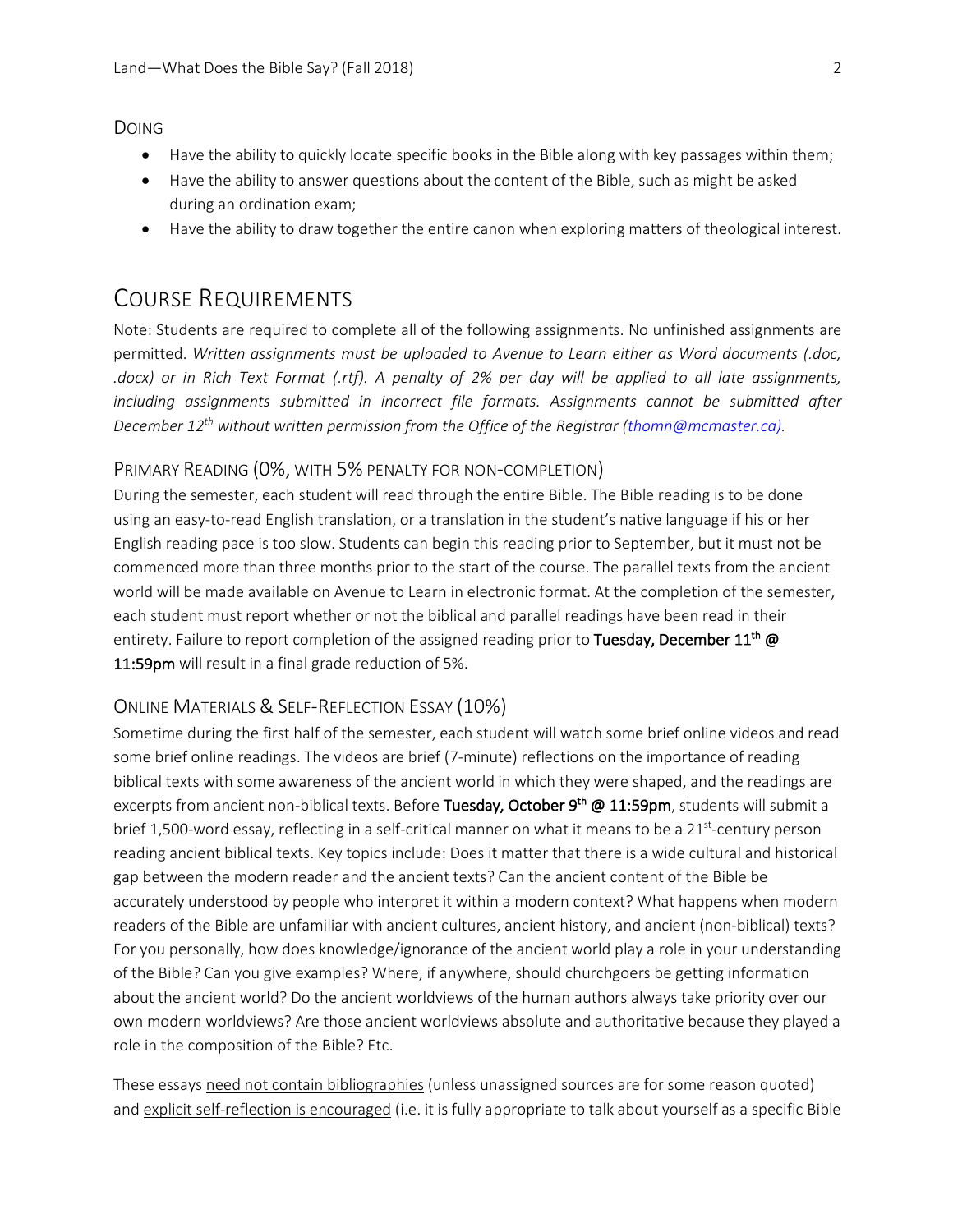reader). *The primary function of the essay is not to reproduce what others have thought or said, but to articulate clearly what you yourself currently think. As a consequence, ignorance is acceptable, provided it is thoughtfully acknowledged.* For students who are uncertain about what constitutes a good reflective essay, a detailed grading rubric is available on Avenue to Learn.

#### BIBLE CONTENT QUIZZES (10% EACH = 70% TOTAL)

Drawing upon the Bible, the supplied study tools, and the course lectures, each student will write a series of quizzes that test his or her familiarity with the content of the Bible. There will be seven quizzes overall, covering: (1) Pentateuch; (2) Historical Books; (3) Minor Prophets; (4) Major Prophets; (5) Gospels, General Epistles & Revelation; (6) Poetic Books; and (7) Acts & Pauline Epistles. The quizzes will be fifteen minutes in length and will consist primarily of short answer questions. Each quiz will be cumulative relative to the earlier quizzes, with the final questions on the quiz relating to material already covered in the earlier quizzes. Helpful maps and study notes will be posted on A2L, but students are also expected to be familiar with the relevant biblical texts.

#### THEMATIC OVERVIEW (20%)

Before Tuesday, December  $11^{th}$  @  $11:59$ pm, each student will submit a 2,500-word essay that surveys the entire Bible, commenting on each of its major sections as well as its overall thematic unity. In between brief introductory and concluding paragraphs, the body of the essay must include seven paragraphs that summarize the distinctive emphases of each major section in the Bible (one paragraph each for the Pentateuch, Historical Books, Prophetic Books, Poetic Books, Gospels, Acts & Pauline Epistles, General Epistles & Revelation) and then three paragraphs that trace three key biblical themes across the entire Bible (one paragraph per chosen theme). The goal is to summarize the variety in the Bible by treating each section independently, but also to summarize the unity of the Bible by examining a few unifying themes.

In keeping with the grading rubric on A2L, the essay must illustrate both the diversity that characterizes different sections/books of the Bible and the unity that can be found in receiving the canon as a whole. *Please note that due to scheduling difficulties, the sections for this essay do not precisely mirror the structure and order of the class lectures and quizzes.*

| 0% (with 5% penalty for non-completion) |
|-----------------------------------------|
| 10%                                     |
| 70%                                     |
| 20%                                     |
| 100%                                    |
|                                         |

#### GRADING SUMMARY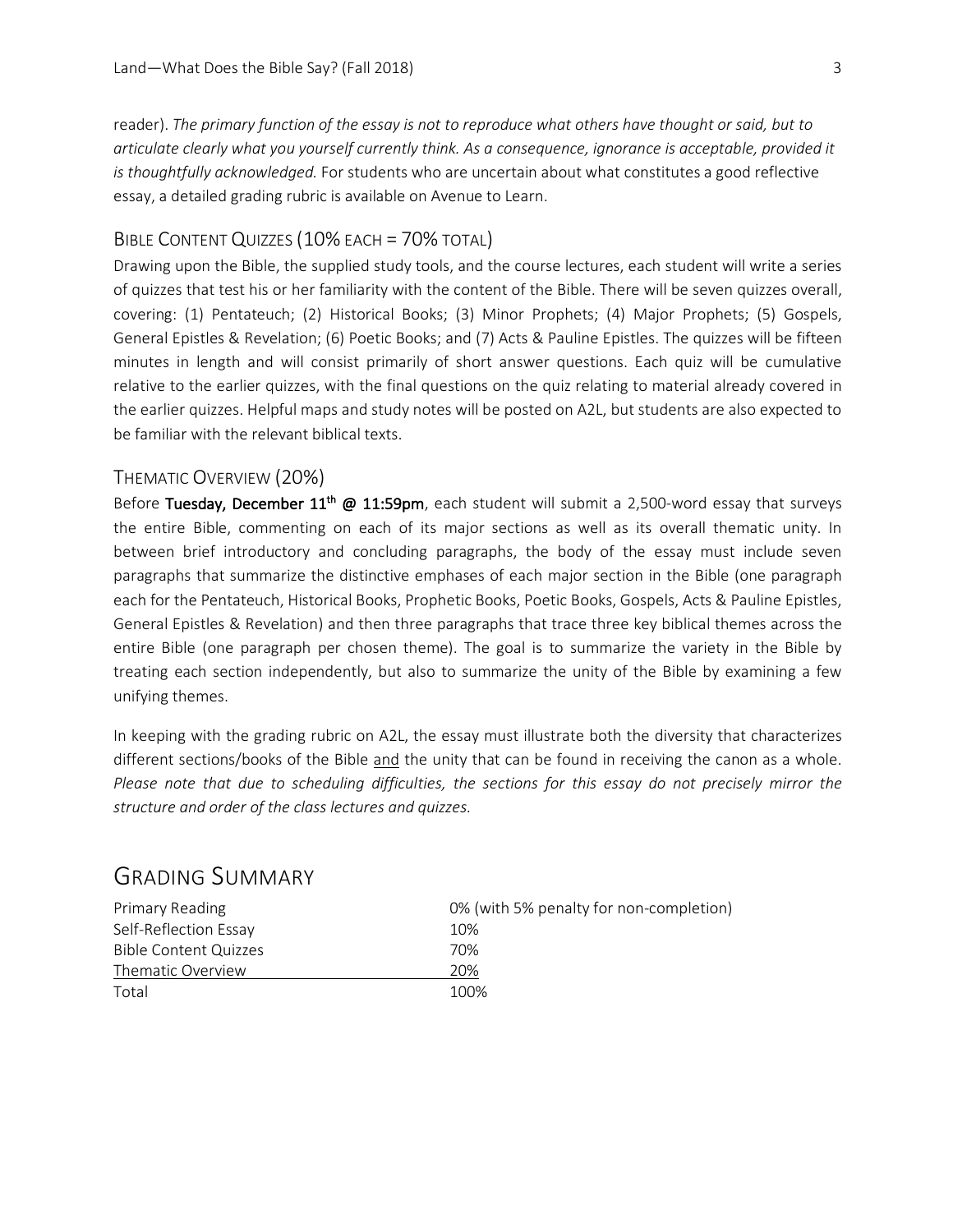## **TEXTBOOKS**

All students are required to possess a copy of the Bible in whatever language or translation is easiest for the student to read.

All students are recommended to possess a good Bible dictionary, such as:

Freedman, David Noel, ed. *Eerdmans Dictionary of the Bible*. Grand Rapids: Eerdmans, 2000.

All required textbooks for this class are available from the College's book service, READ On Bookstore, Room 145, McMaster Divinity College. Texts may be purchased on the first day of class. For advance purchase, you may contact READ On Bookstore, 5 International Blvd, Etobicoke, ON, M9W 6H3: phone 416.620.2934; fax 416.622.2308; email books@readon.ca. Other book services may also carry the texts.

| Due<br>Dates     | Assignments                                 |
|------------------|---------------------------------------------|
| Sep 25           | Pentateuch Quiz                             |
| Oct 9            | Self-Reflection Essay Due                   |
| Oct 16           | <b>Historical Books Quiz</b>                |
| Oct 30           | Major Prophets Quiz                         |
| Nov <sub>6</sub> | Minor Prophets Quiz                         |
| <b>Nov 20</b>    | Gospels, General Epistles & Revelation Quiz |
| Dec 4            | Poetic Books Quiz                           |
| Dec 11           | Acts & Pauline Epistles Quiz                |
|                  | Thematic Overview Due                       |
|                  | <b>Bible-Reading Report Due</b>             |

## ASSIGNMENT SCHEDULE

## SEMINAR SCHEDULE

| <b>Dates</b><br>$*$ = Quiz<br>$\blacktriangleright$ = Prof. Away | Seminar Sessions                       | <b>Bible Reading</b><br>(Word Count) |
|------------------------------------------------------------------|----------------------------------------|--------------------------------------|
| Sep 11                                                           | • Welcome & Introduction to the Course | Genesis – Exodus                     |
|                                                                  | • Lecture: Pentateuch (Part 1)         | (58,003)                             |
| Sep 18                                                           | • Discussion: Genesis                  | Leviticus - Deuteronomy              |
|                                                                  | • Lecture: Pentateuch (Part 2)         | (66,908)                             |
| *Sep 25                                                          | • Quiz: Pentateuch                     | Joshua - 1 Samuel                    |
|                                                                  | • Lecture: Historical Books (Part 1)   | (53,932)                             |
| Oct 2                                                            | • Discussion: Exodus-Ruth              | 2 Samuel - 2 Kings                   |
|                                                                  | • Lecture: Historical Books (Part 2)   | (56,315)                             |
| Oct9                                                             | Reading Week (No Class)                | 1 Chronicles – Esther                |
|                                                                  |                                        | (57,057)                             |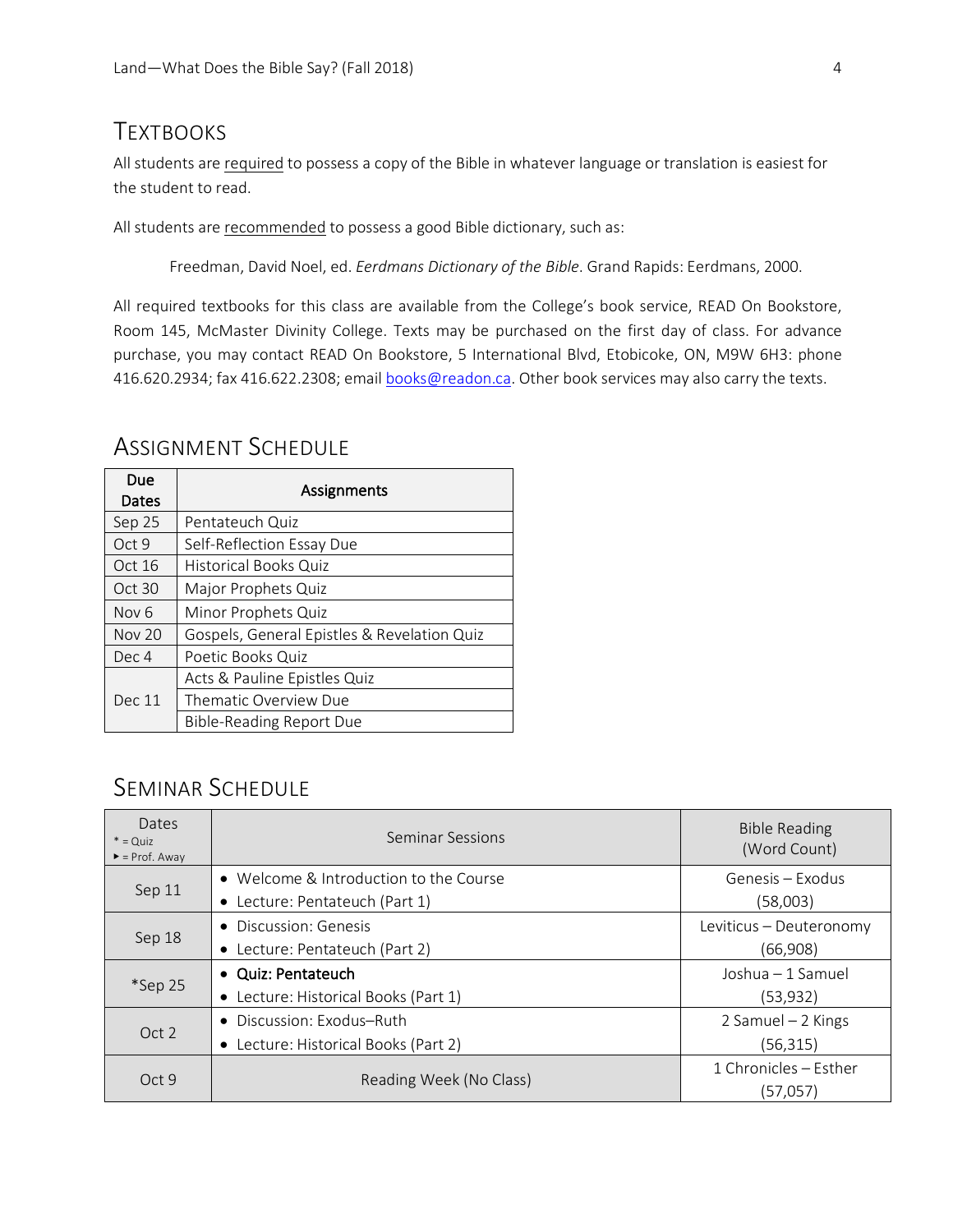| $*$ Oct 16 | • Quiz: Historical Books                         | Isaiah – Lamentations       |
|------------|--------------------------------------------------|-----------------------------|
|            | • Lecture: Prophetic Books (Part 1)              | (60,934)                    |
| Oct 23     | • Discussion: Samuel-Lamentations                | Ezekiel - Malachi           |
|            | Lecture: Prophetic Books (Part 2)<br>$\bullet$   | (60,756)                    |
| $*$ Oct 30 | • Quiz: Major Prophets                           | Matthew - John              |
|            | • Lecture: Gospels                               | (64, 767)                   |
| *Nov 6     | • Quiz: Minor Prophets                           | Hebrews - Revelation        |
|            | • Lecture: General Epistles & Revelation         | (22,395)                    |
| $Nov$ 13   | • Discussion: Matthew-John; Hebrews-Revelation   | Job, Proverbs, Ecclesiastes |
|            | • Lecture: Wisdom Literature                     | (27, 132)                   |
| *Nov 20    | • Quiz: Gospels, General Epistles & Revelation   | Psalms, Song of Songs       |
|            | • Lecture: Psalms & Song of Solomon              | (32,167)                    |
| Nov 27     | • Discussion: Job-Song of Songs                  | Acts                        |
|            | • Lecture: Acts (& Romans?)                      | (18, 450)                   |
| $*$ Dec 4  | • Quiz: Poetic Books                             | Romans - Philemon           |
|            | • Lecture: Pauline Epistles                      | (32,408)                    |
| $*$ Dec 11 | • Quiz: Acts & Pauline Epistles                  |                             |
|            | Discussion: Acts & Pauline Epistles<br>$\bullet$ |                             |
|            | • Summative Reflections                          |                             |
|            | • Course Evaluations                             |                             |

## STATEMENT ON ACADEMIC HONESTY

Academic dishonesty is a serious offence that may take any number of forms, including plagiarism, the submission of work that is not one's own or for which previous credit has been obtained, and/or unauthorized collaboration with other students. Academic dishonesty can result in severe consequences, e.g., failure of the assignment, failure of the course, a notation on one's academic transcript, and/or suspension or expulsion from the College.

Students are responsible for understanding what constitutes academic dishonesty. Please refer to the Divinity College Statement on Academic Honesty at: http://www.mcmasterdivinity.ca/programs/rules-regulations

In this course, we will be using a web-based service (Turnitin.com) for plagiarism detection and the student's continuation in the course represents his or her consent to the use of this service. If a student has objections to the use of this service, alternate arrangements for assignment submission must be made with the professor in advance of the assignment deadlines.

A useful guide to avoiding plagiarism is the Harvard Guide to Using Sources: http://usingsources.fas.harvard.edu/icb/icb.do